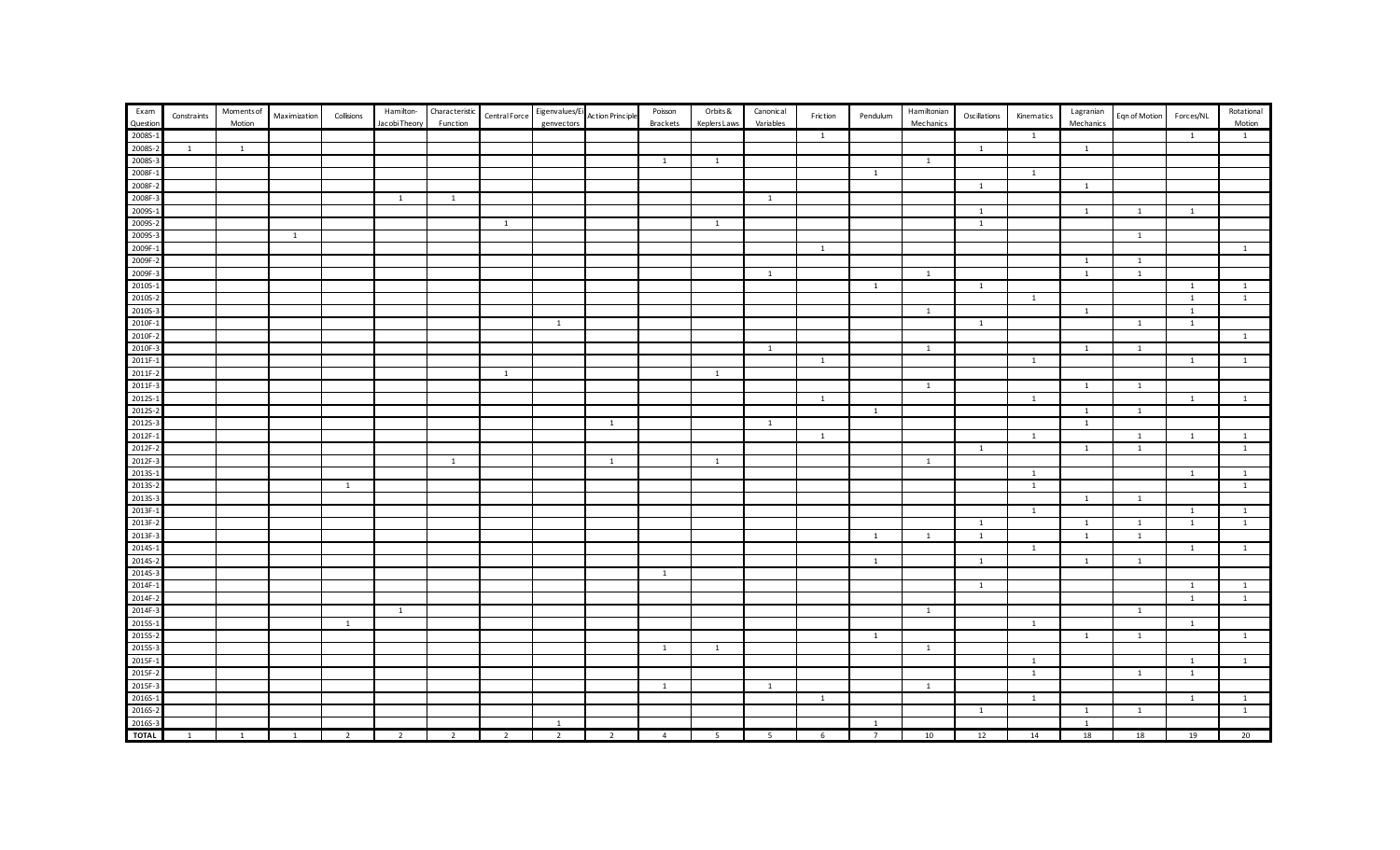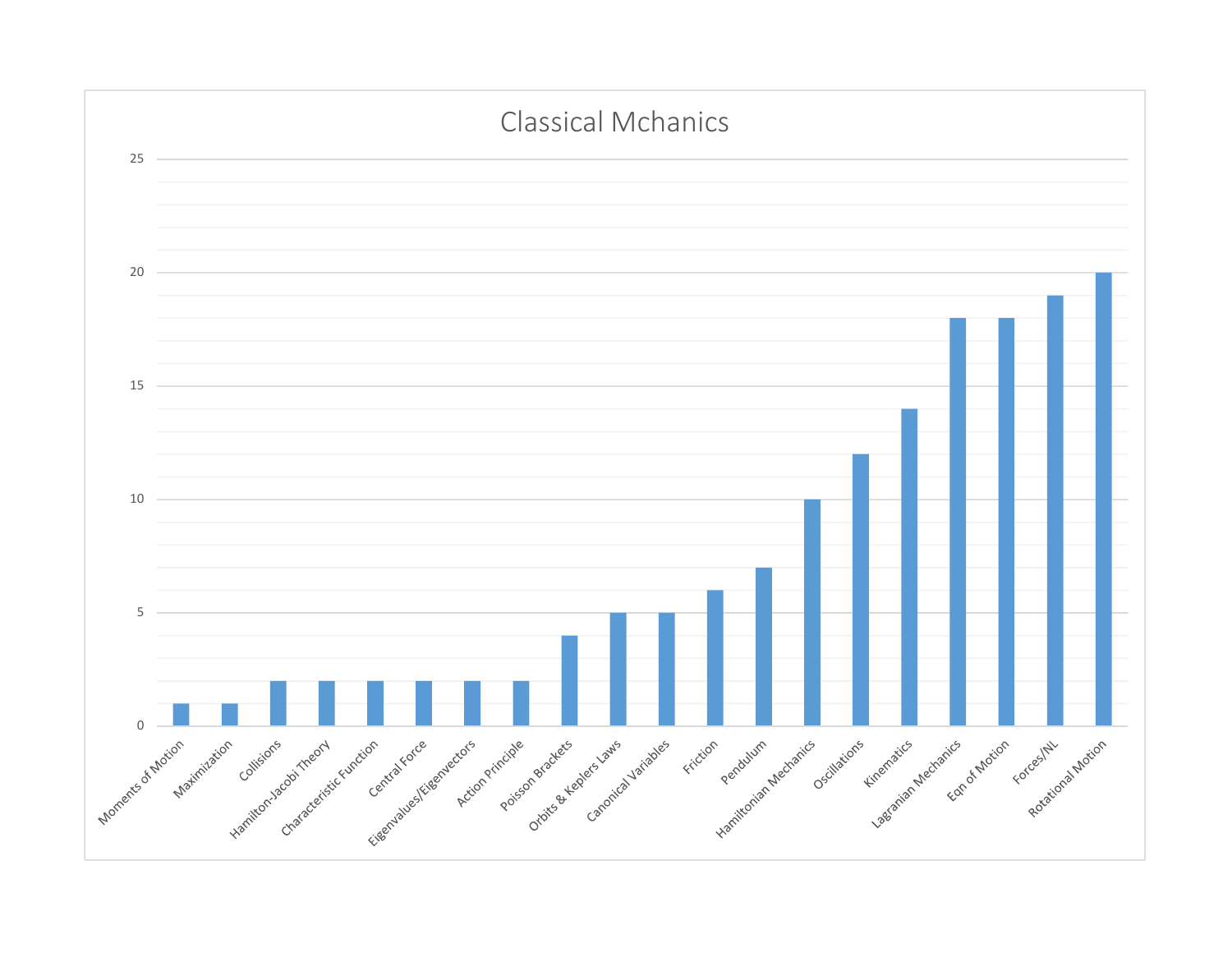|                      | Thermo         | Thermo         | Partition      | Helmholtz                      | Grand        |                    |                |                | Density of   | Thermo         |                |                          |                |                |                |                | Micro-         |                |                | Phase                    |                |                | Quantum Stat Hydro-static |                |
|----------------------|----------------|----------------|----------------|--------------------------------|--------------|--------------------|----------------|----------------|--------------|----------------|----------------|--------------------------|----------------|----------------|----------------|----------------|----------------|----------------|----------------|--------------------------|----------------|----------------|---------------------------|----------------|
| <b>Exam Question</b> | Quantities     | Equations      | Function       | Free E                         | Canonical    | <b>Heat Engine</b> | Boson Gas      | Limits         | States       | Equilibrium    |                | Fermion Gas Fermi Energy | Ideal Gas      | Lattice Gas    | Canonincal     | D-dimensions   | canonical      | Pistons        | Adiabats       | Transition               | Statisitcs     | Lattice        | Mech                      | Eq             |
| 2008S-4              |                |                |                |                                |              | <sup>1</sup>       |                |                |              |                |                |                          |                |                |                |                |                |                |                |                          |                |                |                           |                |
| 2008S-5              | 1              |                | $\overline{1}$ |                                |              |                    |                |                |              |                |                |                          |                |                |                |                |                |                |                |                          |                |                |                           |                |
| 2008S-6              |                |                | $\overline{1}$ |                                | <sup>1</sup> |                    |                |                |              |                |                |                          |                |                |                |                |                |                |                |                          |                |                | $\overline{1}$            |                |
| 2008F-4              |                |                |                | <sup>1</sup>                   |              |                    |                |                |              | 1              |                |                          |                |                |                |                |                | <sup>1</sup>   |                |                          |                |                |                           |                |
| 2008F-5              |                |                |                |                                |              |                    |                | $\overline{1}$ |              |                |                |                          |                |                |                |                |                |                |                |                          |                |                |                           |                |
| 2008F-6              | - 1            |                |                |                                |              |                    |                |                |              |                |                |                          |                |                |                |                |                |                |                |                          |                |                |                           |                |
| 2009S-4              |                |                |                |                                |              | <sup>1</sup>       |                |                |              |                |                |                          |                |                |                |                |                |                |                |                          |                |                |                           |                |
| 2009S-5              | 1              |                |                | 1                              |              |                    |                |                |              |                |                |                          | <sup>1</sup>   |                |                |                |                |                |                |                          |                |                |                           |                |
| 2009S-6              |                |                |                |                                | <sup>1</sup> |                    | $\overline{1}$ |                |              |                |                |                          |                |                |                |                |                |                |                |                          |                |                |                           |                |
| 2009F-4              |                |                |                | $\overline{1}$                 |              |                    |                |                |              |                |                |                          |                |                |                |                |                |                |                |                          |                |                |                           |                |
| 2009F-5              | 1              |                |                | $\overline{1}$                 |              |                    |                |                |              |                |                |                          |                |                |                |                |                |                |                |                          |                |                |                           |                |
| 2010S-4              |                |                |                |                                |              |                    |                |                |              |                |                |                          |                |                |                |                |                |                | 1              |                          |                |                |                           | $\overline{1}$ |
| 2010S-5              | $\overline{1}$ |                |                |                                |              |                    | $\overline{1}$ |                |              |                | $\overline{1}$ |                          |                |                |                |                |                |                |                |                          |                |                |                           |                |
| 2010S-6              | $\overline{1}$ |                |                |                                | <sup>1</sup> |                    |                |                |              |                |                |                          |                | $\overline{1}$ |                |                |                |                |                | <sup>1</sup>             |                |                |                           |                |
| 2010F-4              | $\overline{1}$ |                |                |                                |              |                    |                |                |              |                |                |                          |                |                |                |                |                |                |                |                          |                |                |                           |                |
| 2010F-5              | $\overline{1}$ |                |                |                                |              |                    |                |                | <sup>1</sup> |                | <sup>1</sup>   | <sup>1</sup>             |                |                |                |                |                |                |                |                          |                |                |                           |                |
| 2010F-6              |                |                |                |                                |              |                    |                |                |              |                |                |                          |                |                |                |                |                |                |                |                          | <sup>1</sup>   |                |                           |                |
| 2011F-4              |                |                |                |                                |              | $\overline{1}$     |                |                |              |                |                |                          |                |                |                |                |                |                |                |                          |                |                |                           |                |
| 2011F-5              | <sup>1</sup>   |                | $\overline{1}$ |                                |              |                    |                | 1              |              |                |                |                          |                |                |                |                |                |                |                |                          |                |                |                           |                |
| 2011F-6              | 1              |                |                |                                | <sup>1</sup> |                    |                |                |              |                |                | $\overline{1}$           |                |                |                |                |                |                |                |                          |                |                |                           |                |
| 2012S-4              |                | $\overline{1}$ |                |                                |              |                    |                |                |              |                |                |                          |                |                |                |                |                |                |                |                          |                |                |                           |                |
| 2012S-5              |                |                |                |                                |              |                    | <sup>1</sup>   |                | <sup>1</sup> |                |                |                          |                |                |                | $\overline{1}$ |                |                |                |                          |                |                |                           |                |
| 2012S-6              | $\overline{1}$ |                | $\overline{1}$ | $\mathbf{1}$                   |              |                    |                |                |              |                |                |                          |                | $\overline{1}$ |                |                |                |                |                |                          |                |                |                           |                |
| 2012F-4              | <sup>1</sup>   | 1              |                | 1                              |              |                    |                |                |              |                |                |                          |                |                |                |                |                |                |                |                          |                |                |                           |                |
| 2012F-5              |                |                |                |                                | <sup>1</sup> |                    |                |                |              |                |                |                          |                | $\mathbf{1}$   | $\mathbf{1}$   |                | <sup>1</sup>   |                |                |                          |                |                |                           |                |
| 2012F-6              |                |                |                |                                | 1            |                    |                |                | 1            |                | $\overline{1}$ | $\overline{1}$           | 1              |                |                | $\mathbf{1}$   |                |                |                |                          |                |                |                           |                |
| 2013S-4<br>2013S-5   |                | $\mathbf{1}$   | <sup>1</sup>   | $\mathbf{1}$<br>$\overline{1}$ |              |                    |                |                |              |                |                |                          |                |                | $\overline{1}$ |                | $\overline{1}$ |                |                |                          |                |                |                           |                |
| 2013S-6              | <sup>1</sup>   | <sup>1</sup>   | $\overline{1}$ | <sup>1</sup>                   |              |                    |                |                |              |                |                |                          |                |                |                |                |                |                |                |                          |                |                |                           |                |
| 2013F-4              | $\overline{1}$ |                |                |                                |              | $\overline{1}$     |                |                |              |                |                |                          |                |                |                |                |                |                |                |                          |                |                |                           |                |
| 2013F-5              |                |                | $\overline{1}$ |                                |              |                    |                | 1              |              |                |                |                          |                |                |                |                |                |                |                |                          |                |                |                           |                |
| 2013F-6              | <sup>1</sup>   | <sup>1</sup>   |                |                                |              |                    |                | 1              |              | 1              |                |                          |                |                |                |                |                |                |                |                          |                |                |                           |                |
| 2014S-4              | $\mathbf{1}$   |                |                |                                |              |                    |                |                |              | <sup>1</sup>   |                |                          |                |                |                |                |                | <sup>1</sup>   |                |                          |                |                |                           |                |
| 2014S-5              | $\overline{1}$ | $\overline{1}$ | $\overline{1}$ |                                |              |                    |                |                |              | $\overline{1}$ |                |                          |                |                | $\mathbf{1}$   |                |                |                | $\mathbf{1}$   |                          |                |                |                           |                |
| 2014S-6              | <sup>1</sup>   |                |                |                                |              |                    |                | 1              | <sup>1</sup> |                |                | <sup>1</sup>             |                |                |                |                |                |                |                |                          |                |                |                           |                |
| 2014F-4              |                | 1              |                |                                |              |                    |                |                |              |                |                |                          |                |                |                |                |                |                |                | $\overline{1}$           |                |                |                           |                |
| 2014F-5              | <sup>1</sup>   |                | 1              |                                | <sup>1</sup> |                    |                |                |              |                |                |                          |                | $\overline{1}$ |                |                |                |                |                |                          | $\overline{1}$ |                |                           |                |
| 2014F-6              | <sup>1</sup>   | 1              |                |                                |              |                    | $\overline{1}$ |                |              |                |                |                          | $\overline{1}$ |                |                |                |                |                |                |                          |                |                |                           |                |
| 2015S-4              | <sup>1</sup>   | 1              |                |                                |              |                    |                |                |              |                |                |                          | <sup>1</sup>   |                |                |                |                |                |                |                          |                |                |                           |                |
| 2015S-5              | 1              | <sup>1</sup>   |                |                                |              |                    |                |                |              |                |                |                          |                |                |                |                |                |                |                |                          |                | $\overline{1}$ |                           |                |
| 2015S-6              |                | <sup>1</sup>   |                |                                |              |                    | <sup>1</sup>   |                | <sup>1</sup> |                |                |                          |                |                |                | <sup>1</sup>   |                |                |                |                          |                |                |                           |                |
| 2015F-4              |                | <sup>1</sup>   |                |                                |              |                    |                |                |              | $\overline{1}$ |                |                          |                |                |                |                |                |                |                |                          |                |                |                           |                |
| 2015F-5              | 1              | 1              | <sup>1</sup>   |                                |              |                    |                |                |              |                |                |                          |                |                |                |                |                |                |                |                          |                |                |                           |                |
| 2015F-6              |                | 1              |                |                                |              |                    |                |                | <sup>1</sup> |                | $\overline{1}$ | $\overline{1}$           |                |                |                |                |                |                |                |                          |                |                |                           |                |
| 2016S-4              |                |                |                |                                |              |                    |                |                |              |                |                |                          |                |                |                |                |                |                |                |                          |                |                |                           |                |
| 2016S-5              | <sup>1</sup>   |                | $\overline{1}$ |                                |              |                    |                |                |              |                |                |                          |                |                |                |                |                |                |                |                          |                |                |                           |                |
| 2016S-6              | <sup>1</sup>   | 1              |                |                                |              |                    | $\overline{1}$ |                |              |                |                |                          |                |                |                |                |                |                |                |                          |                |                |                           |                |
| <b>TOTAL</b>         | 25             | 15             | 11             | $\mathbf{q}$                   |              |                    | 6              | 6              | 6            |                | - 5            | -5                       | $\overline{4}$ | $\overline{4}$ | -3             | ્ર             | $\overline{2}$ | $\overline{z}$ | $\overline{2}$ | $\overline{\phantom{a}}$ | $\overline{2}$ |                |                           |                |